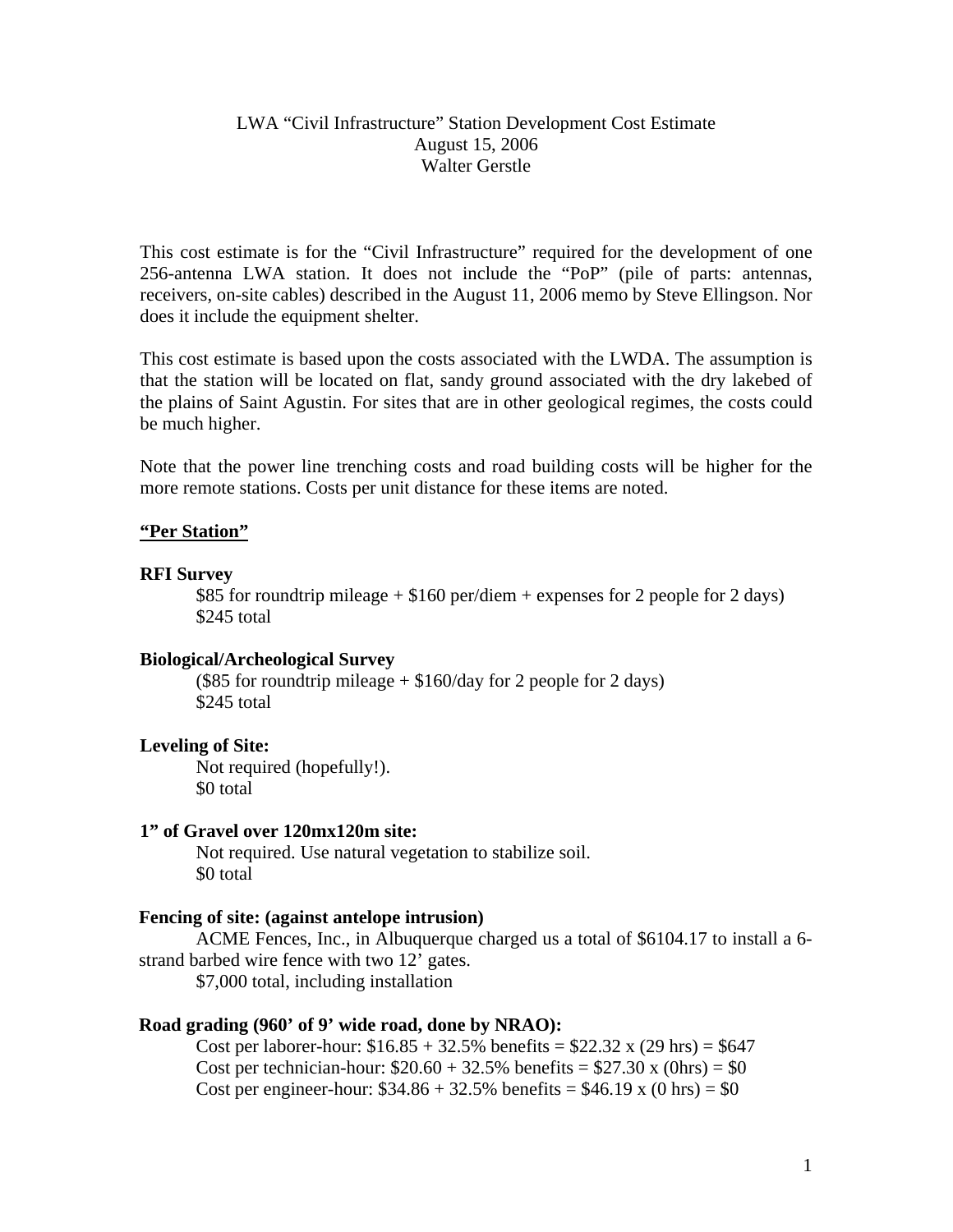Grader (\$30/hr)  $x(9 \text{ hrs}) = $270$ Loader  $(\$25/hr)x(4 hrs) = \$100$ Trencher  $(\$25/hr)x(0 hrs) = \$0$ Backhoe ( $$25/hr$ )x(4 hrs) = \$100 Water Truck  $(\$25/hr)x(10 hrs) = \$250$ Dump Truck  $(\$25/hr)x(3 hrs) = \$75$ 

 \$1,442 total for a 960' road on the Plains of St. Augustin (\$1.50 per foot of road)

## **Optical Fiber Installation (~1500' from CW7 to shelter, 4' deep, done by NRAO):**

Cost per laborer-hour:  $$16.85 + 32.5\%$  benefits =  $$22.32$  x (29 hrs) =  $$647$ Cost per technician-hour:  $$20.60 + 32.5\%$  benefits =  $$27.30x(0)$ hrs) = \$0 Cost per engineer-hour:  $$34.86 + 32.5\%$  benefits = \$46.19 x (0 hrs) = \$0 Grader (\$30/hr)  $x(7 \text{ hrs}) = $210$ Loader  $(\$25/hr)x(0 hrs) = $0$ Trencher  $(\$25/hr)x(9 hrs) = \$225$ Backhoe ( $$25/hr$ )x(8 hrs) =  $$200$ Water Truck  $(\frac{$25}{hr})x(4 hr) = \$100$ Dump Truck  $(\$25/hr)x(0 hrs) = \$0$ Material: \$808.

 \$2,190 total for a 1500' of 4' deep trench on the Plains of St. Augustin (\$1.46 per foot of trench)

## **Optical Fiber Connection at CW7 and Control Building, done by NRAO):**

Cost per laborer-hour:  $$16.85 + 32.5\%$  benefits =  $$22.32 \times (0 \text{ hrs}) = $0$ Cost per technician-hour:  $$20.60 + 32.5\%$  benefits =  $$27.30x(42hrs) = $1,147$ Cost per engineer-hour:  $$34.86 + 32.5\%$  benefits = \$46.19 x (5 hrs) = \$231. Material: \$201.

\$1,580 total for optical fiber connection

# **Socorro Electric Coop Power (1600' from existing power pole to shelter):**

 \$3,000 SEC charge for cable (600' overhead single phase electric, \$3000) \$9,000 SEC charge for 1000' buried 4' single phase including 50 kVa transformer \$500. back hoe mobilization

 \$13,500 total for power cable + transformer (\$8.43 per foot of powerline)

#### **Antenna Foundations: aluminum posts or screws + installation (or similar):**

For 4 Ft. posts;  $54*5$  sticks are required.(54 x 5 = 270 posts); (\$5,526.90) + shipping. Say, \$7000 Installation: 8 days x 8 hrs/day x 4 people x  $$25 / hr = $6,400$